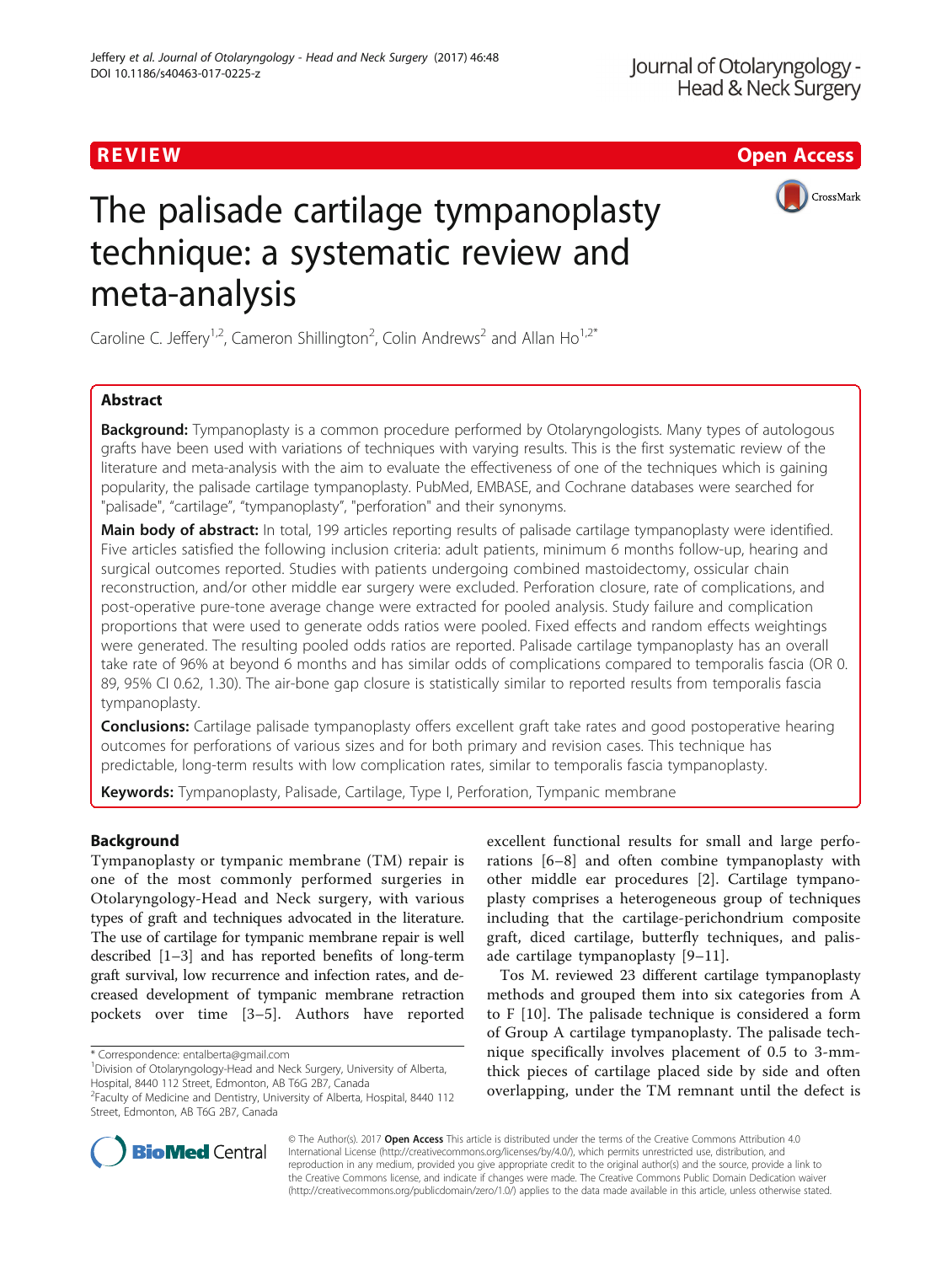covered [\[9](#page-5-0)]. This technique has been used with recurrent perforations, adhesive otitis media or tympanic membrane retractions and other mixed middle ear pathologies [[12](#page-5-0), [13\]](#page-5-0). Although several authors have reported success with this technique, we aimed to systematically review the literature on the use of cartilage palisades in Type 1 tympanoplasty and report clinical outcomes of this procedure including hearing and overall graft survival rate.

# Methods

# Search

A comprehensive search was undertaken using MEDLINE (from 1966), EMBASE (from 1980), CINAHL (from 1982), SCOPUS, and DissAbs in August, 2016. The keywords used were palisade, tympanoplasty, tympanic membrane, tympanic membrane perforation, ear drum, cartilage, and their synonyms. No limitation was placed on date or type of study.

# Inclusions/Exclusion

Abstracts of articles obtained from search strategies were independently reviewed by three authors CS, CJ and CA for further assessment. Strict inclusion and exclusion criteria were set a priori. English articles and non-English articles with accurate English translation were included. Studies were excluded if they included only pediatric cases, were case reports or reviews or the study design precluded the ability to extract palisade tympanoplasty data. Articles describing the clinical outcomes of palisade cartilage tympanoplasty were then reviewed in full and subjected to further inclusion and exclusion analysis. Studies describing palisade cartilage tympanoplasty performed in conjunction with other middle ear or mastoid surgery (e.g. concurrent ossicular chain reconstruction, mastoidectomy, etc.) were excluded. Specifically, only studies reporting hearing outcomes beyond 6 months were included. In addition to strict inclusion and exclusion criteria, the quality of studies were further assessed by grading their level of evidence based on the Oxford Centre for Evidence-Based Medicine Levels of Evidence for Therapy Studies [\[13](#page-5-0)].

#### Data extraction

Data was then extracted from all articles, including patient demographics, study design, comparison groups, hearing outcomes, perforation closure rates and complications. Two authors extracted the data while a third verified the data extracted. Discrepancies were resolved by consensus. Specific outcomes of interest include graft success with at least 6 months follow-up, closure of the air-bone gap, and complications including middle ear infections, failure of graft survival, persistent perforation or otorrhea.

# Data synthesis and meta-analysis

Microsoft Excel (2016) was used to maintain extracted data and articles. Clinical outcomes from studies were pooled to determine rates of failure and complications in the cartilage palisade treatment group versus control. The overall take-rate represents with proportion of studies with complete closure of tympanic membrane perforation at 6 months or beyond. Study-specific odds ratios were calculated to obtain the odds of complications for both treatment and comparator groups. Both random effects and fixed effects models were applied to yield confidence intervals for pooled estimates of odds ratios.

# Results

The initial search yielded 199 articles, of which 163 were unique. Through screening of titles and abstracts, 114 were excluded based on initial criteria. The remaining 49 articles were reviewed then screened in detail by examining the full text and 44 more articles were excluded. Specifically, ten of the articles excluded were commentaries or reviews. Another nineteen articles were excluded due to their surgical method; some studies combined results for adult and pediatric patients or patients had concurrent middle ear (e.g. ossicular chain reconstruction) and mastoid surgery. Five more studies were excluded due to the lack of outcome measures or inadequate length of follow up. Ten more articles were excluded due to inability to obtain accurate English translations. This left 5 articles. Figure [1](#page-2-0) is a flowchart of literature retrieved, application of inclusion and exclusion criteria, and resulting articles.

Of the included articles, 4 were retrospective studies and one was a prospective study. All articles compared their palisade group to a temporalis fascia group, and one also included patients undergoing repair with tragal perichondrium. Follow-up varied from 6 to 48 months. However, for analytical purposes, the results corresponding to the longest available follow-up time were used. See Table [1](#page-2-0) for characteristics and level of evidence of included studies.

Khan et al. [[14\]](#page-5-0) included patients with both "small" and "large" perforations and is by far the largest study, with 390 total patients reported. Kazikdas et al. [\[12](#page-5-0)], Sishegar et al. [\[15](#page-5-0)] and Demirpehlivan et al. [[16](#page-5-0)] only included subtotal perforations, with the defect being described as more than 50% of the area of the whole tympanic membrane. Vashishth et al. [[17](#page-5-0)] selected patients for fascia or palisade group based on various risk factors. Specifically, the authors excluded patients with craniofacial abnormalities, revision tympanoplasties, near-total/ total perforations, and persistently discharging ears from the fascia group. However, he did include these difficult to treat patients in the palisade group.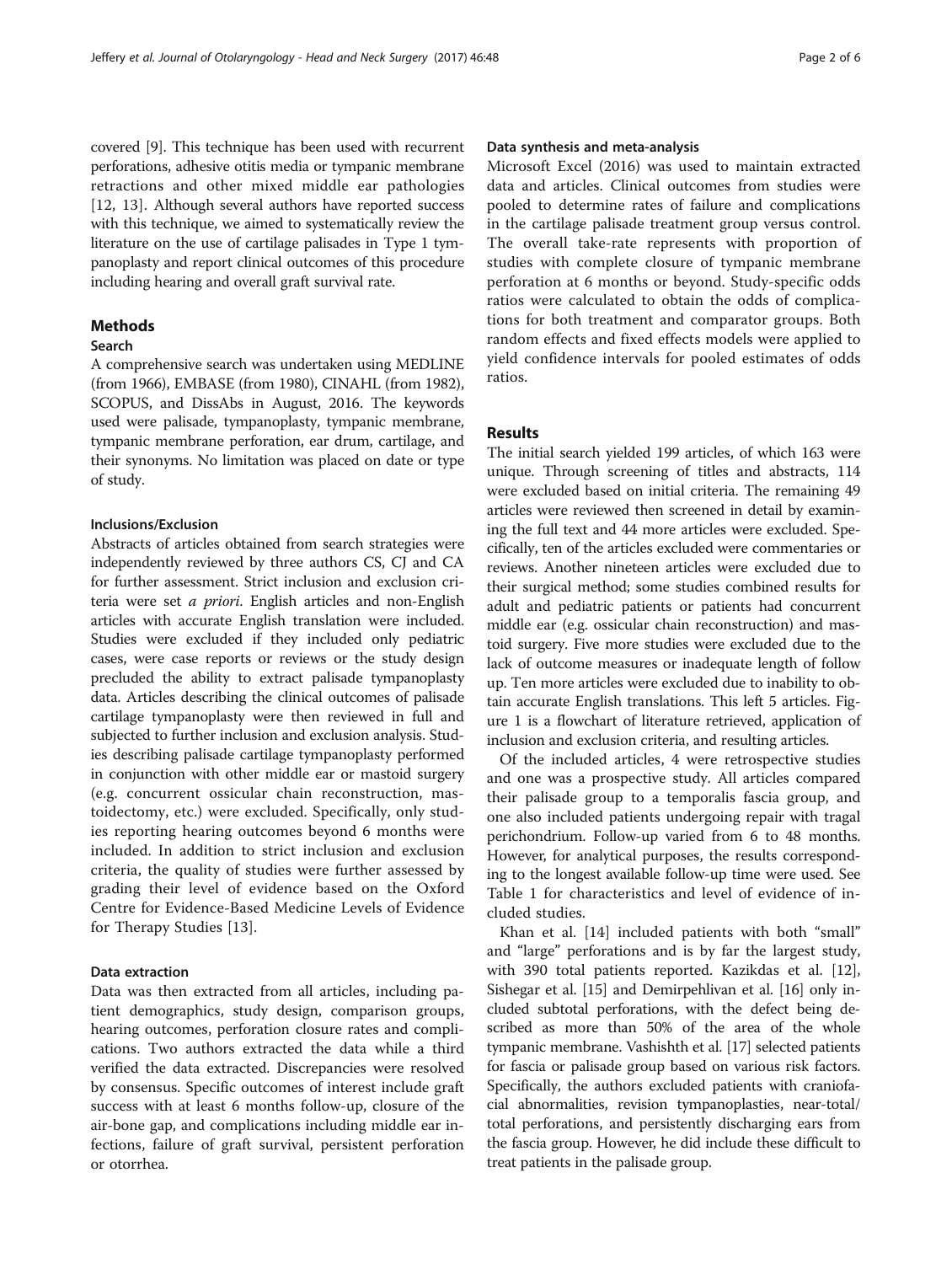<span id="page-2-0"></span>

# Table 1 Summary of included articles

| Authors                      | Type of Article               | Number of<br>Patients Total<br>(Palisade) | Comparators                                    | Mean Age<br>(Range) | Follow-up in<br>months (Range) | Level of Evidence<br>(Oxford Scale of<br>Evidence) | Size of Defect                                                                       |
|------------------------------|-------------------------------|-------------------------------------------|------------------------------------------------|---------------------|--------------------------------|----------------------------------------------------|--------------------------------------------------------------------------------------|
| Khan et al. [14]             | Retrospective<br>cohort study | 390(223)                                  | Temporalis fascia                              | $(11 - 57)$         | 24 and<br>48 months            | Ш                                                  | Both small and large                                                                 |
| Kazikdas et al. [12]         | Retrospective<br>cohort study | 51(23)                                    | Temporalis fascia                              | 27.6                | Mean 18.7<br>months $(7-33)$   | Ш                                                  | Subtotal perforations<br>(perforation >50% of<br>the whole TM)                       |
| Shishegar et al. [15]        | Prospective<br>cohort study   | 54(27)                                    | Temporalis fascia                              | 30                  | 6 months                       | Ш                                                  | Subtotal perforations                                                                |
| Vashishth et al. [17]        | Retrospective<br>cohort study | 90(30)                                    | Temporalis fascia                              | 24                  | 12 months                      | Ш                                                  | Total/near total perforations<br>excluded from fascia group,<br>included in palisade |
| Demirpehlivan<br>et al. [16] | Retrospective<br>cohort study | 120(19)                                   | -Temporalis fascia<br>-Tragal<br>perichondrium | $(15 - 64)$         | Minimum<br>12 months           | Ш                                                  | Subtotal perforations                                                                |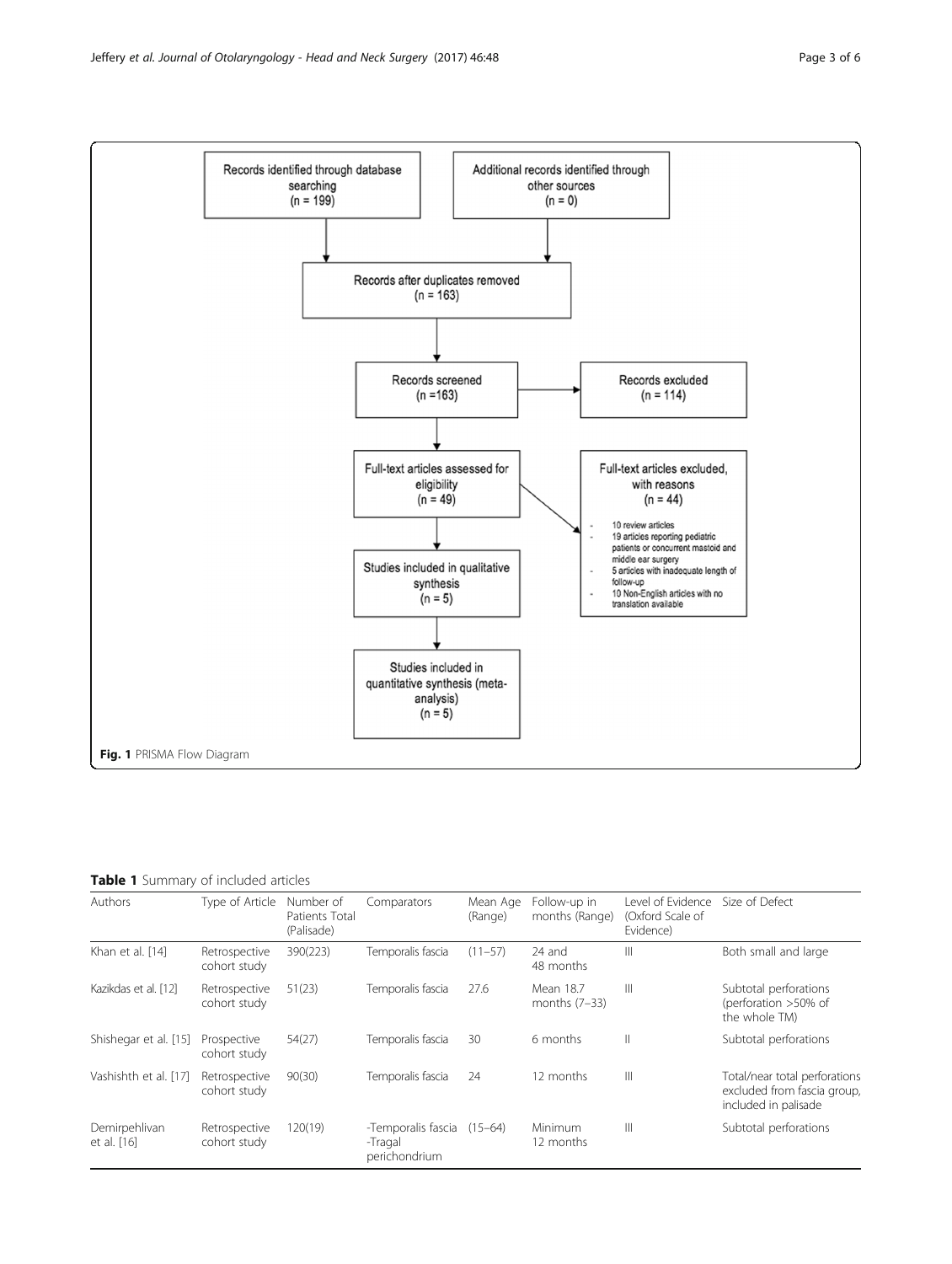Table 2 Individual study results, graft take rates and complication rates for cartilage palisade tympanoplasty compared to temporalis fascia

| <b>Authors</b>                    | Palisade              |                      |             |                                                                | Temporalis fascia     |                      |               |                                                                |  |
|-----------------------------------|-----------------------|----------------------|-------------|----------------------------------------------------------------|-----------------------|----------------------|---------------|----------------------------------------------------------------|--|
|                                   | Number of<br>Patients | Overall<br>take rate |             | Complications Type of Complications                            | Number of<br>Patients | Overall<br>take rate | Complications | Types of<br>Complications                                      |  |
| Khan et al. [14]                  | 223                   | 97.8%                | 10.0%       | Persistent or recurrent<br>perforation, otorrhea,<br>infection | 167                   | 82.6%                | 17.3%         | Persistent or recurrent<br>perforation                         |  |
| Kazikdas et al. [12]              | 23                    | 95.7%                | 8.7%        | Perforation, otorrhea                                          | 28                    | 75.0%                | 17.4%         | Persistent or recurrent<br>perforation                         |  |
| Shishegar et al. [15]             | -27                   | 100.0%               | 4.3%        | Infection, otorrhea                                            | 27                    | 93.0%                | 25.0%         | Persistent or recurrent<br>perforation                         |  |
| Vashishth et al. [17]             | 30                    | 90.0%                | $0.0\%$     |                                                                | 60                    | 83.3%                | 18%           | Persistent or recurrent<br>perforation, otorrhea,<br>infection |  |
| Demirpehlivan et al. 19<br>$[16]$ |                       | 79.0%                | 10.0%       | Persistent or recurrent 67<br>perforation, infection           |                       | 80.6%                | 16.7%         | Persistent or recurrent<br>perforation                         |  |
| Weighted average (SE)             |                       | 96.0%<br>$(1.1\%)$   | 3.1% (1.0%) | Weighted average (SE)                                          |                       | 82.5%<br>$(2.0\%)$   | 17.9% (2.1%)  |                                                                |  |

SE Standard Error

Individual study results, pooled graft-take rates and complication rates for palisade tympanoplasty versus comparator are found in Table 2. The pre-operative and post-operative air-bone gaps are reported in Table 3 along with average reduction in air-bone gap. The extracted proportion of patients experiencing complications in the palisade tympanoplasty and comparator groups were then used to generated odds ratios (OR). A weighted analysis of pooled ORs indicates no statistical difference in the odds of complications between palisade tympanoplasty and temporalis fascia tympanoplasty (i.e. confidence interval includes 1.0). Using a fixed effects model, which assumes fixed treatment effects, the overall odds ratio was 0.77 (95% CI 0.50, 1.20). Using a random effects model, which accounts for variability of treatment effects between studies, the overall odds ratio was statistically similar at 0.89 (95% CI 0.62, 1.30). Figure [2](#page-4-0) demonstrates the forest plot for individual study OR estimates and the final overall estimate obtained by the two weighting methods.

# Discussion

The results of this systematic review and meta-analysis are clinically significant. Overall, the palisade cartilage tyampanoplasty technique has excellent functional results for Type 1 tympanoplasty with a 96% take rate at beyond 6 months. The air-bone gap closure is statistically similar to reported results from temporalis fascia tympanoplasty. Complications rates and long-term failure rates appear statistically and clinically comparable to tympanoplasty using temporalis fascia with no difference in the odds ratio of the two groups based on meta-analysis (0.89, 95% CI: 0.62 to 1.30). While this systematic review specifically excluded studies that reported results of palisade cartilage tympanoplasty combined with other procedures, an overall graft take rate of >97% has been reported in patients with who underwent combined palisade tympanoplasty with mastoidectomy for pathologies such as as cholesteatoma, adhesive otitis, and chronic mucosal disease [[13, 18\]](#page-5-0). Our results are consistent with previous

|  | Table 3 Audiologic outcomes of included studies |  |  |  |
|--|-------------------------------------------------|--|--|--|
|--|-------------------------------------------------|--|--|--|

| Palisade                     |                               |                     | Temporalis fascia            |                               |                     |  |
|------------------------------|-------------------------------|---------------------|------------------------------|-------------------------------|---------------------|--|
| Average Pre-operative<br>ABG | Average Post-operative<br>ABG | Reduction<br>in ABG | Average Pre-operative<br>ABG | Average Post-operative<br>ABG | Reduction<br>in ABG |  |
| 30.7                         | 7.1                           | 23.6                | 32.9                         | 8.1                           | 24.9                |  |
| 25.6                         | 17.3                          | 8.3                 | 30.7                         | 20.2                          | 10.5                |  |
| 28.5                         | 14.8                          | 13.7                | 25.4                         | 14.0                          | 11.4                |  |
| 29.0                         | 7.3                           | 21.7                | 30.4                         | 17.5                          | 12.9                |  |
| 28.0                         | 15.0                          | 13.0                | 24.5                         | 14.0                          | 10.5                |  |
|                              |                               | 20.9(7.5)           |                              |                               | 17.9(7.0)           |  |
|                              |                               |                     |                              |                               |                     |  |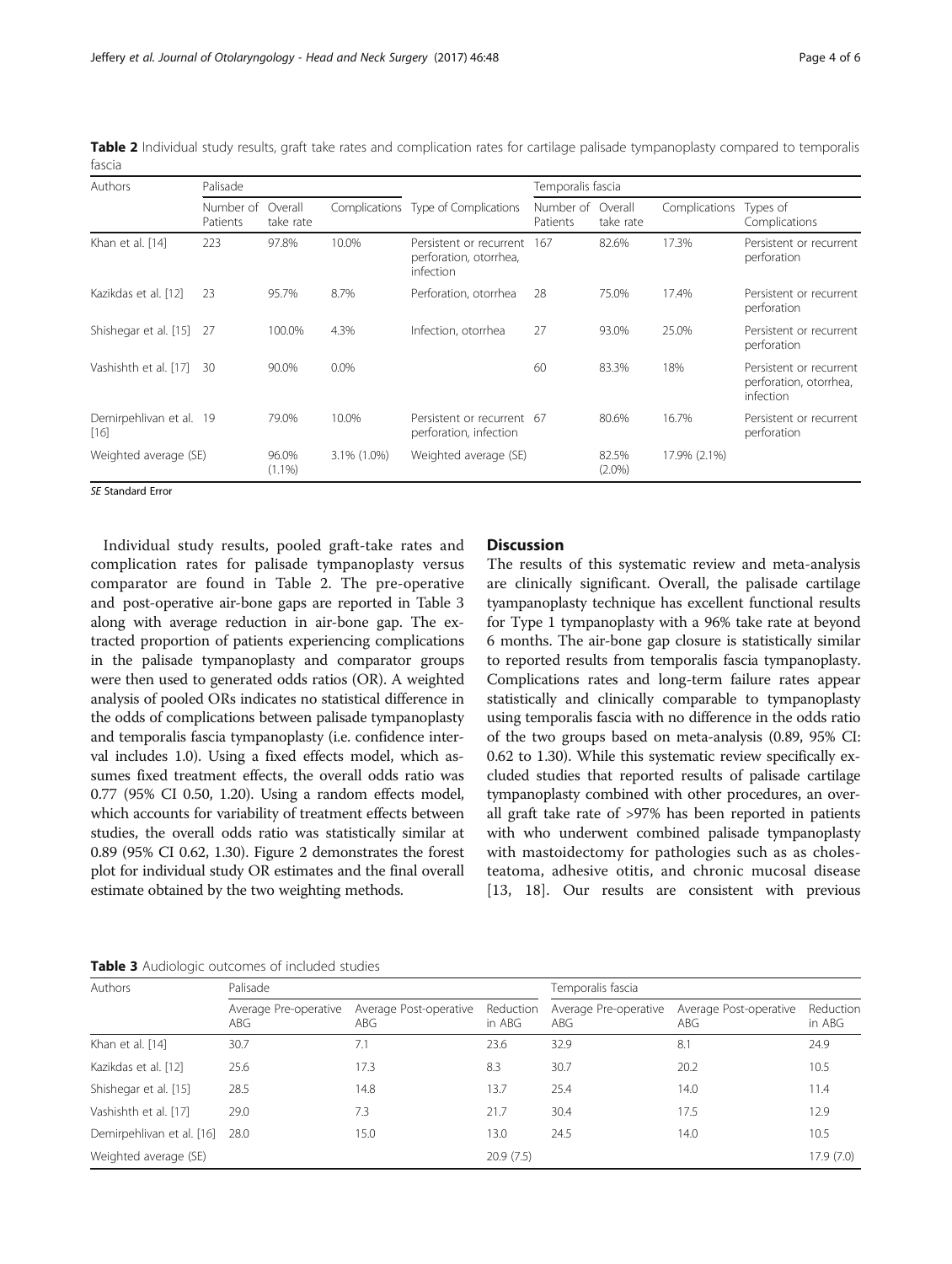<span id="page-4-0"></span>

systematic reviews that demonstrate superior graft integration rate with cartilage tympanoplasty compared to temporalis fascia [\[8, 19\]](#page-5-0). Those studies did not examine palisade cartilage tympanoplasty alone by subgroup analysis, and thus, our systematic review and meta-analysis offers specific outcomes regarding the clinical effectiveness of this technique, the cartilage palisade tympanoplasty.

There are several limitations to this study. First, with the exception of the study by Khan et al. [[14](#page-5-0)], which reported on 223 patients, the remaining studies had small cohorts of twenty three to thirty patients in the palisade group. These studies represented the results of single surgeons. In addition, there is likely significant publication and reporting bias of positive results. Since these studies are all non-randomized, selection bias remains an issue. In addition, the selection criteria used by authors for using the palisade technique was not consistent. While all the authors stated that operated ears must be dry and free of mucosal disease before surgery, the exact size criteria varied. Khan et al. included ears with "small" perforations, defined as less than 50% of the tympanic membrane and "large" perforations, defined greater than 50% [[14\]](#page-5-0). In contrast, Cabra et al. selected patients with TM perforations >25% [\[3\]](#page-5-0), while Kazikdas et al. included all primary tympanoplasties with >50% TM perforation [\[12\]](#page-5-0). Importantly, authors did not use digitally captured images prior to surgery to evaluate perforation size and there are inherent inaccuracies in the assessment and charting of perforations by subjective clinicians. Thus, future studies with large cohorts of patients need to accurately measure and report perforation size to enhance future comparability amongst surgeons and centers.

In addition to heterogeneity of perforation size, there is considerable heterogeneity in terms of patient age, comorbidities, and other risk factors for graft failure. While the random effects model for pooled odds ratio attempts to address between study variance, we are unable to

explain the drivers of heterogeneity or perform subgroup analysis due to the lack of patient-level data.

Finally, we specifically limited our review to studies of older children and adult patients. To our knowledge, only one study to date specifically examined the use of cartilage palisades in the pediatric population. Vashishth et al. examined outcomes of cartilage palisades over temporalis fascia at 6 months and 1 year in children and adult patients [[17\]](#page-5-0). Although the authors demonstrated excellent results in the palisade group, we were unable to extract data for subgroup analysis (i.e. adult only or pediatric only) and thus excluded their paper from this review. However, given the paucity of literature and lack of consensus regarding pediatric tympanoplasty methods and outcomes, this represents an area in need of better research. Finally, the endoscopic approach to tympanoplasty is gaining popularity in Canada [\[20](#page-5-0)], but its adoption for the palisade tympanoplasty technique is unstudied.

#### Conclusions

There is evidence that cartilage palisade tympanoplasty offers excellent graft take rates and good postoperative hearing outcomes for perforations of various sizes and for both primary and revision cases. This technique has predictable, long-term results with low complication rates, similar to temporalis fascia tympanoplasty.

#### Abbreviations

OR: Odds ratio; TM: Tympanic membrane

#### Acknowledgements None.

Funding None.

#### Availability of data and materials

Primary data and analysis are available upon request.